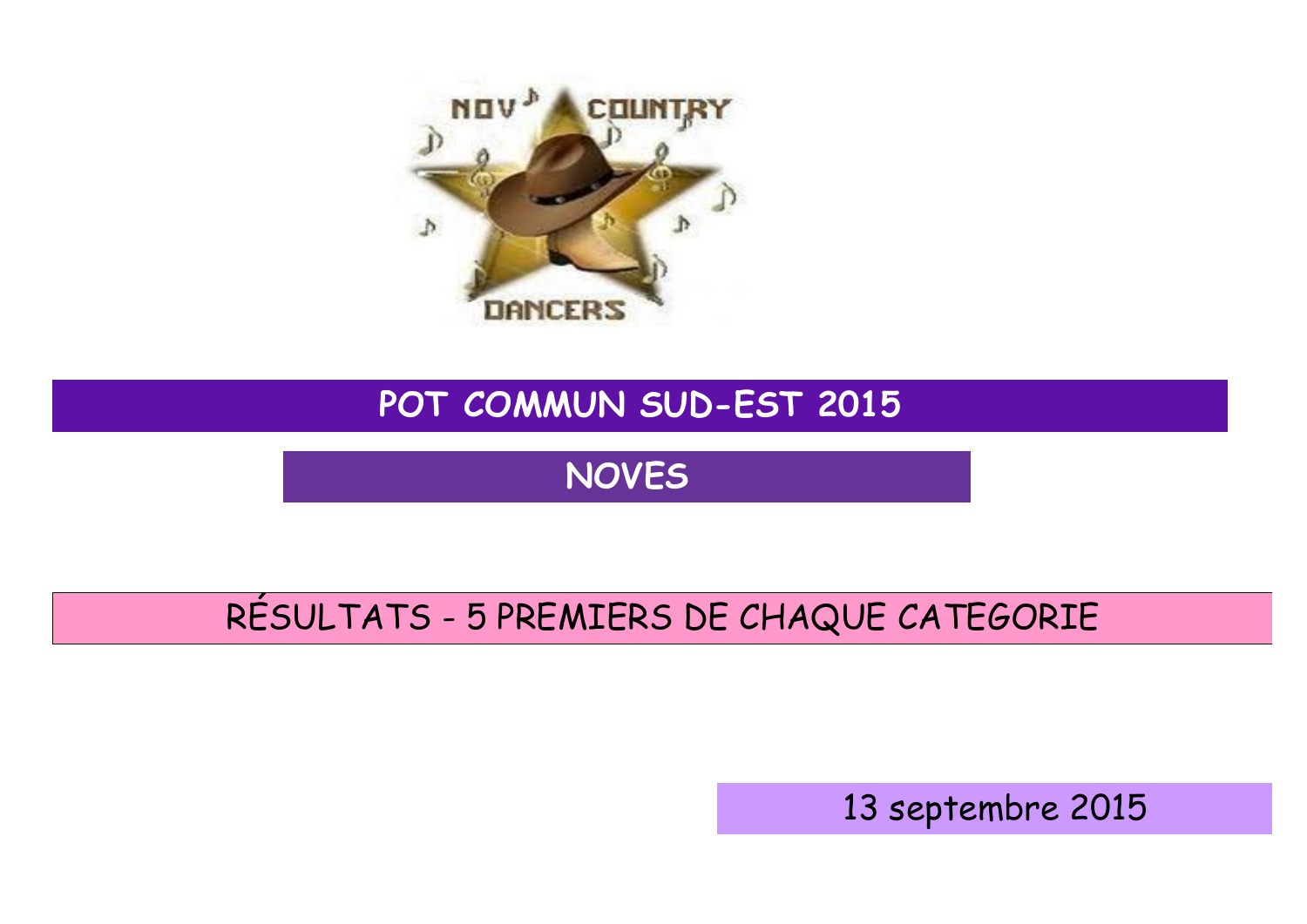|                             | RESULTATS DU POT COMMUN SUD-EST 2015         | 13 septembre 2015                                        |                 |                |                  |                              |                               |                 |
|-----------------------------|----------------------------------------------|----------------------------------------------------------|-----------------|----------------|------------------|------------------------------|-------------------------------|-----------------|
|                             | Nom de la danse                              | Chorégraphe(s)                                           | Cptes           | Murs           | Tag -<br>Restart | Musique                      | Interprète                    | Club            |
| <b>COUNTRY DEBUTANT</b>     |                                              |                                                          |                 |                |                  |                              |                               |                 |
|                             | <b>American Land</b>                         | Guylaine Bourdages                                       | 32              | 4              | 0                | American Band                | Bruce Springsteen             | 21              |
| $\mathbf{2}$                | The Galway Gathering                         | Maggie Gallagher                                         | $\overline{32}$ | 4              | $\mathsf{O}$     | Games people play            | Nathan Carter                 | 10              |
| 3                           | Country                                      | Denis Henley & Guy Dubé                                  | $\overline{32}$ | $\overline{4}$ | 2R               | Country                      | Mo Pitney                     | $\overline{50}$ |
| 4                           | Very First                                   | Nathalie Roussel                                         | 16              | $\overline{c}$ | $\mathsf{O}$     | Do dat diddly ding dang      | The fat cowboy                | 31              |
|                             | $\overline{5}$   Foxy Girl                   | <b>Franck Trace</b>                                      | $\overline{32}$ | 4              | $\overline{3R}$  | Bab bad Girl                 | The Derailers                 | 17              |
|                             | <b>COUNTRY NOVICE</b>                        |                                                          |                 |                |                  |                              |                               |                 |
| $\mathbf{1}$                | Just a Girl                                  | Séverine Fillion & A. Marraffa                           | 32              | $\mathbf{2}$   | $1R-1T$          | Just a Girl                  | Lady Antebellum               | 30              |
| $\overline{2}$              | Now I do                                     | Guylaine Bourdages                                       | $\overline{32}$ | $\overline{4}$ | 0                | Now I do                     | Tebay                         | 34              |
|                             | Honey I'm Good                               | Donna Manning                                            | $\overline{32}$ | $\overline{c}$ | $\mathsf{O}$     | Honey I'm Good               | Andy Grammer                  | 42              |
| $\overline{\mathbf{4}}$     | Dance                                        | Guylaine Bourdages                                       | 32              | $\overline{4}$ | 2T               | Dance                        | The Lovelocks                 | 10              |
| 5                           | Such a Fool                                  | Niels B. Poulsen                                         | $\overline{32}$ | 4              | 1F               | A fool such                  | Jason Danovan                 | $\overline{32}$ |
|                             | COUNTRY INTERMEDIAIRE                        |                                                          |                 |                |                  |                              |                               |                 |
|                             | $1$ Hey O                                    | Darren Bailey                                            | 64              | 3              | $3T-1R$ Hey O    |                              | Johnny Reid                   | 3               |
| $\mathbf{2}$                | <b>Making me Crazy</b>                       | Pat Cassagneau                                           | 80              | $\mathbf{1}$   | $2R-1F$          | Makin' this boy go crazy     | Dylan Scott                   | $\overline{15}$ |
|                             | Greater than Me                              | Maggie Gallagher                                         | 48              | $\overline{4}$ | 2R               | Greater                      | Mercyre                       | $\overline{4}$  |
| $\overline{\mathbf{4}}$     | Dublinant                                    | Gabi Ibanez & Paqui Monroy                               | 64              | $\overline{c}$ | 1 <sub>T</sub>   | <b>Irish Medley</b>          | Dixie Chicks                  | $\overline{21}$ |
| 5                           | Angel in Blue Jeans                          | Peter Metelnick & Alison Biggs                           | 64              | $\overline{c}$ |                  | 1T-1R-1F Angel in blue jeans | Train                         | 29              |
| <b>MODERN LINE DEBUTANT</b> |                                              |                                                          |                 |                |                  |                              |                               |                 |
|                             | Celtic Na La                                 | Syndie Berger                                            | 32              | 2              | $2T-1F$          | Ni Na La                     | Orlà Fallons                  | 18              |
| $\mathbf{2}$                | The Cool Cats                                | Niels B. Poulsen                                         | $\overline{32}$ | $\overline{4}$ | 1 <sub>T</sub>   | A cool cat in Town           | Brenda Boykin                 | $\overline{35}$ |
| 3                           | Peligrosa                                    | Ria Vos                                                  | $\overline{32}$ | $\overline{4}$ | 1 <sub>T</sub>   | Peligrosa                    | Javier Rios                   | $\overline{22}$ |
| 4                           | A brighter Day                               | Irène Tang                                               | 32              | 4              | 0                | A brighter day               | Helena Paparizou              | 37              |
| $\overline{5}$              | Uptown Girl                                  | René & Reg Mileham                                       | $\overline{32}$ | 4              | $\Omega$         | Uptown Girl                  | Westlife                      | $\overline{13}$ |
|                             | <b>MODERN LINE NOVICE</b>                    |                                                          |                 |                |                  |                              |                               |                 |
| $\mathbf{1}$                | Sinner                                       | Roy Hadisubroto, Roy Verdonk                             | 48              | $\overline{c}$ | 3R               | <b>Sinners</b>               | Andy Grammer                  | 27              |
| $\mathbf{2}$                | <b>Boogie Wonderland</b>                     | Darren Bailey                                            | 64              | $\overline{c}$ | 2R               | <b>Boogie Wonderland</b>     | Earth Wind & Fire             | 12              |
|                             | Still in Love with You                       | Fabien Regoli                                            | $\overline{32}$ | $\overline{4}$ | $1T-1R$          | Still in love with you       | Electro Velvet                | $\overline{15}$ |
|                             |                                              | Joan Morro, José Calafat & Marian                        |                 |                |                  |                              |                               |                 |
| 4                           | Bailando                                     |                                                          | 64              | $\overline{c}$ | 1TR              | Bailando                     | Enrique Iglesias              | 22              |
|                             |                                              | Sandro                                                   |                 |                |                  |                              |                               |                 |
|                             | 5 Quiero<br><b>MODERN LINE INTERMEDIAIRE</b> | Ira Weisbund                                             | 32              | 4              | 0                | Quiero                       | Bongiomi-Zappoli-Magurano     | $\overline{4}$  |
|                             |                                              |                                                          |                 |                |                  |                              |                               |                 |
|                             | <b>Big Time Operator</b>                     | 3ConCrew, Jo & John Kinser, Ruben Luna & Philip Sobrielo | 64              | 4              | 1 <sub>R</sub>   | <b>Big Time Operator</b>     | <b>Big Bad Voodoo Daddy</b>   | $\overline{4}$  |
| $\overline{c}$              | And get it on                                | Daniel Trepat & José Miguel Belloque                     | 32              | 4              | 0                | Marvin Gaye                  | Charlie Puth & Meghan Trainor | 15              |
| 3                           | We only live Once                            | Robbie Mc Gowan Hickie                                   | 64              | 4              | 0                | We only live Once            | <b>Shannon Noll</b>           | 19              |
| $\overline{\mathbf{4}}$     | Teenage Dream                                | Pacot Angélique & Cazenave Brice                         | 64              | 4              | 2R               | Teenage dream                | Katy Perry                    | 17              |
| 5                           | Hit the road Jack                            | Alison Biggs & Peter Metelnick                           | 48              | $\overline{c}$ | $1T-1F$          | Hit the road Jack            | The Overtones                 | 13              |